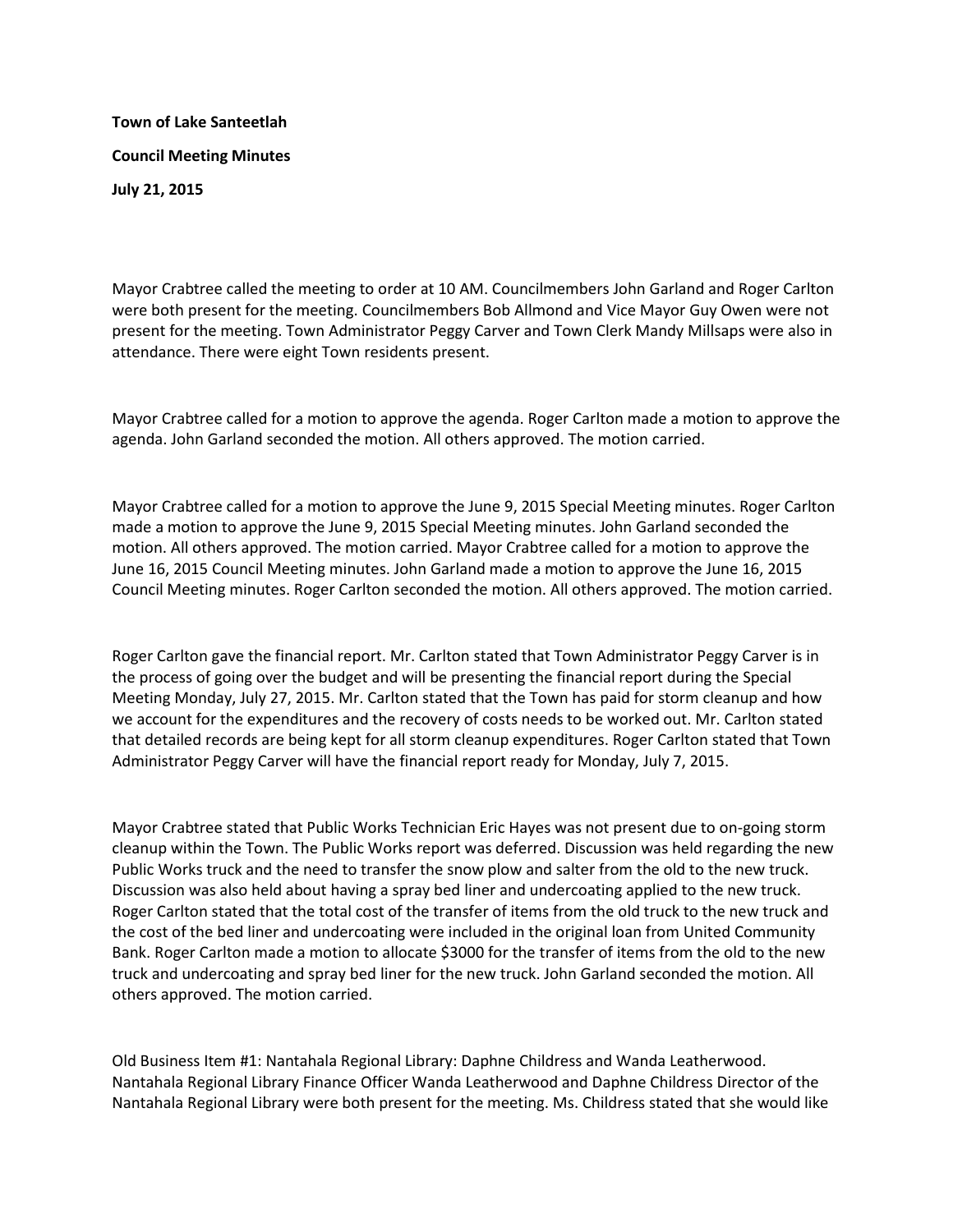for the Town Council to reconsider giving the Nantahala Regional Library the \$5,000 donation that the Town has given in prior years. The Council presented their concerns regarding the proposed use of the donation for employee health insurance. Discussion was also held regarding the large amount of money that the Nantahala Regional Library has in reserves and why that money is not being used for other needs within the library. The Council also expressed their concern regarding current employee behaviors within the Graham County Library. Mrs. Leatherwood and Ms. Childress explained to the Council that the large amount of money in reserves was due to money that was left to the NRL in a will and could not be used for the Graham County Library. Mrs. Leatherwood also stated that without the Town's donation either employee hours or book mobile time would be reduced in their budget. Councilmember Roger Carlton discussed the need for Director Daphne Childress to inform the Town of any action being taken to improve the current concern of employee behaviors and stressed the importance of taking action to prevent further problems with library employees. Roger Carlton made a motion to defer this item until the Special Meeting on July 29, 2015 so that all Councilmembers could be present for the final decision. John Garland seconded the motion. All others approved. The motion carried.

Old Business Item #2: EMS re-addressing. Misty Hembree and Shaun Garrison from the Graham County Emergency Services Department were present at the July 20, 2015 Planning Meeting and stated that the 911 re-addressing project for the Town is almost complete. Mrs. Hembree also stated that there will be a road naming meeting in August 2015 that will fully complete the process. Mrs. Hembree expressed the importance of Town residents verifying their new address by calling Emergency Services from their landline to ensure all information is correct. A drive off of Black Bear Trail will need to be named. After some discussion two name choices were suggested for this drive. Black Bear Court and Black Bear Way were the two selections. Councilmember Roger Carlton made a motion to accept the two road naming choices. John Garland seconded the motion. All others approved. The motion carried. Town Clerk will mail signature forms to Town residents on Black Bear Trail so that they may choose between the two suggestions.

Old Business Item #3: Rosado Follow-up: After some discussion it was determined to schedule a Land Use Workshop following either the August Planning Meeting or the August Regular Meeting.

Old Business Item #4: Draft Letter regarding Malibu Boats: Mayor Crabtree distributed a letter to be sent to Malibu Boats that expresses the concern of property damage to docks and sea walls due to the large wake of the Malibu boats. The Town Council agreed that the letter should be sent (Copy attached and made a part of these minutes). No vote was necessary.

New Business Item #1: Emergency Plan: Storm Debris: Raymond Williams with Williams Lawn Service stated that the roads within the Town are in the final stages of being cleared and will be finished soon. The Town Council discussed the need for any small debris be carried to the edge of the road for Raymond and his crew to properly dispose, Mr. Williams also expressed his concern that there are several private contractors who are completing work for property owners that were affected by the storm and that it is important for those contractors to take care of their own debris removal since they are being paid by the property owner and not the Town. The Council gave direction to Mr. Williams to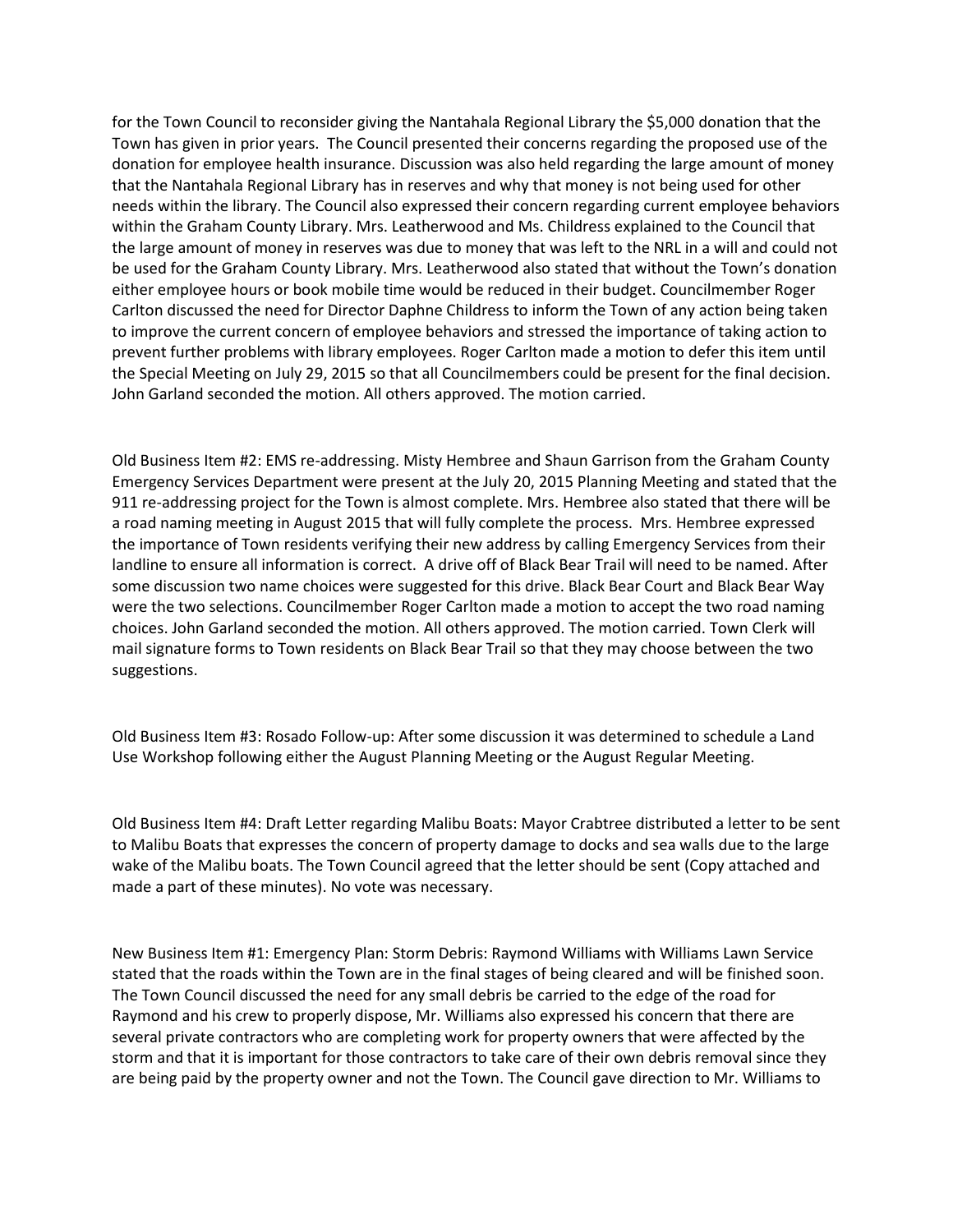inform these contractors that they would need to take care of any debris removal associated with a privately paid service and not to bring their debris to the road edge. No vote was necessary.

New Business Item #2: Construction Bond Refund: Dana and Jackie Adams 410 Santeetlah Point. Mr. and Mrs. Adams have requested the refund of their construction bond. Members of the Town Council have visited this site and noted that there is still a lot of clean up to be done. Roger Carlton made a motion to defer this item until the next Council Meeting, and notify the Adams' that the debris needed to be removed. John Garland seconded the motion. All others approved. The motion carried.

New Business Item #3: Process to Sell Town Truck: Discussion was held on the process to sell the old Town Public Works truck. Raymond Williams was present for the meeting and expressed an interest in purchasing the truck. After some discussion Raymond offered \$500.00. The Town Council determined to defer the item until the transfer of the equipment to the new truck was completed.

New Business Item #4: Road Naming for Driveway on Black Bear: This item was discussed and voted on during the EMS re-addressing section of the Meeting.

New Business Item #5: Draft Policy for Public Comment: Councilmember Roger Carlton made a motion to defer this item until the August Council meeting. John Garland seconded the motion. All others approved. The motion carried.

New Business Item #6: Draft Policy for Public Records Request: Councilmember Roger Carlton made a motion to defer this item until the August Council meeting. John Garland seconded the motion. All others approved. The motion carried.

New Business Item #7: Cooperative Projects with the Thunderbird Project Owners Association (TPOA): Bill Piel representing the TPOA was present for the meeting. Mr. Piel addressed two projects that TPOA is interested in beginning in the near future. The first being a new sign for the entrance to the Town that would include a map of the roads within the Town that would provide direction to visitors. Mr. Piel stated that TPOA may have some money that they can contribute to this project but would like the Council's approval before moving forward. Mr. Piel also discussed the possibility of placing plant identification signs in certain areas of the Town. The Council expressed their support for these projects but would like to be involved in the design of the front entrance sign. Mr. Piel said he would come back with some options.

New Business Item #8: Building Application for Mary Williams: Mary Williams along with Jane and Gardner Jett who own property beside Mary Williams were present for the meeting. Ms. Williams would like to begin a remodeling project at her property. Mr. and Mrs. Jett do not approve of the remodeling due to concerns with set-back issues. After much discussion, Councilmember Roger Carlton suggested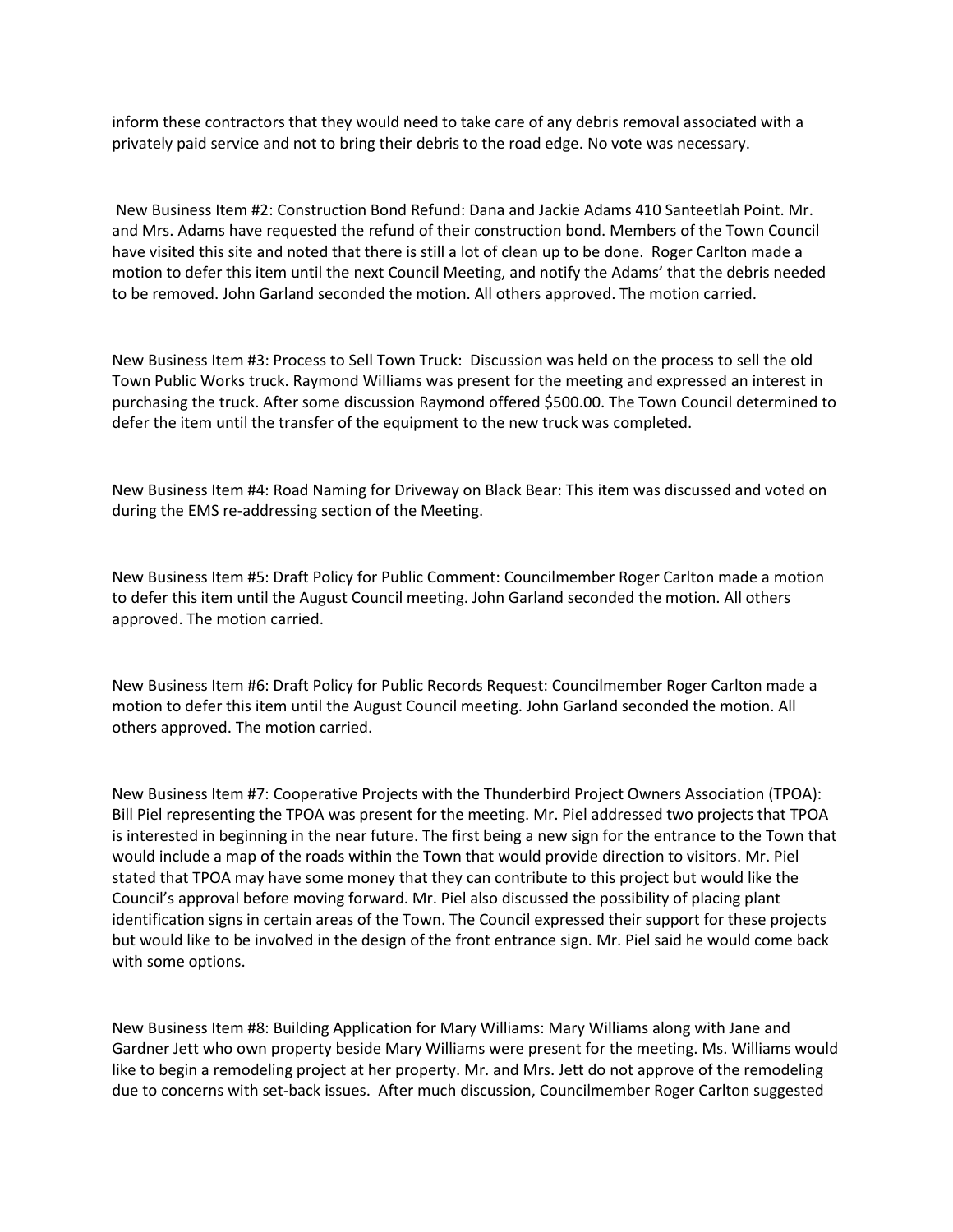that the two parties resolve the situation and bring their resolution to the Council when they had an agreement worked out.

New Business Item #9: Town Administrator position: Town Administrator Peggy Carver has given her notice with her last day being July 30, 2015. Mayor Crabtree stated that there will be a Special Meeting on July 27, 2015 to discuss a recently interviewed applicant for the position.

New Business Item #10: Absentee Voting: In order for cost information to be obtained this Item was deferred until the Special Meeting on Monday July 27, 2015.

New Business Item #11: Candidate Forum: Councilmember Roger Carlton suggested that it would be a good idea to have a Candidate Forum with a moderator sometime before the November election so that those running for Council will be able to answer questions from Town residents. Other members of the Council expressed their support for this forum. The date of the forum will be determined at a later time.

## Discussion Items:

- 1. Occupancy Tax Update: Town Administrator Peggy Carver stated that this bill was ratified on June 22, 2015 and is awaiting the Governor's signature.
- 2. Update regarding Codification process: Town Clerk Miranda Millsaps stated that she had been notified that the Town should receive a draft of this project by late August or early September 2015.
- 3. Status Report ARC Sewer Study Quarterly Report: Town Administrator Peggy Carver stated that the quarterly report for the Sewer Study is due July 31, 2015.
- 4. Update on ARC Master Plan: Councilmember Roger Carlton stated that the ARC Downtown Master Plan pre application has been submitted and is awaiting a response as to whether or not the application from the Town of Lake Santeetlah has been accepted.
- 5. GIS Map Corrections: Town Administrator Peggy Carver Stated that Alan Carver is currently working on the GIS map corrections and that the final map will be ready soon.
- 6. Parking Variance Recording Status Report: Town Administrator Peggy Carver stated that she has sent eight parking variance forms to be signed and notarized. She stated that so far only two have been sent back. The Town Council gave direction to file the two with the Register of Deeds and to notify the six persons who had been granted variances that their variances would be cancelled if the required forms were not signed within thirty days.
- 7. Library boxes/possibly at Town Hall: A Town resident has expressed an interest in placing a Library box outside of Town hall for visitors who wish to check out books over the weekend. It was determined that Town Public Works Technician Eric Hayes could possibly build one of these boxes for Town Hall in the future when the time was available.